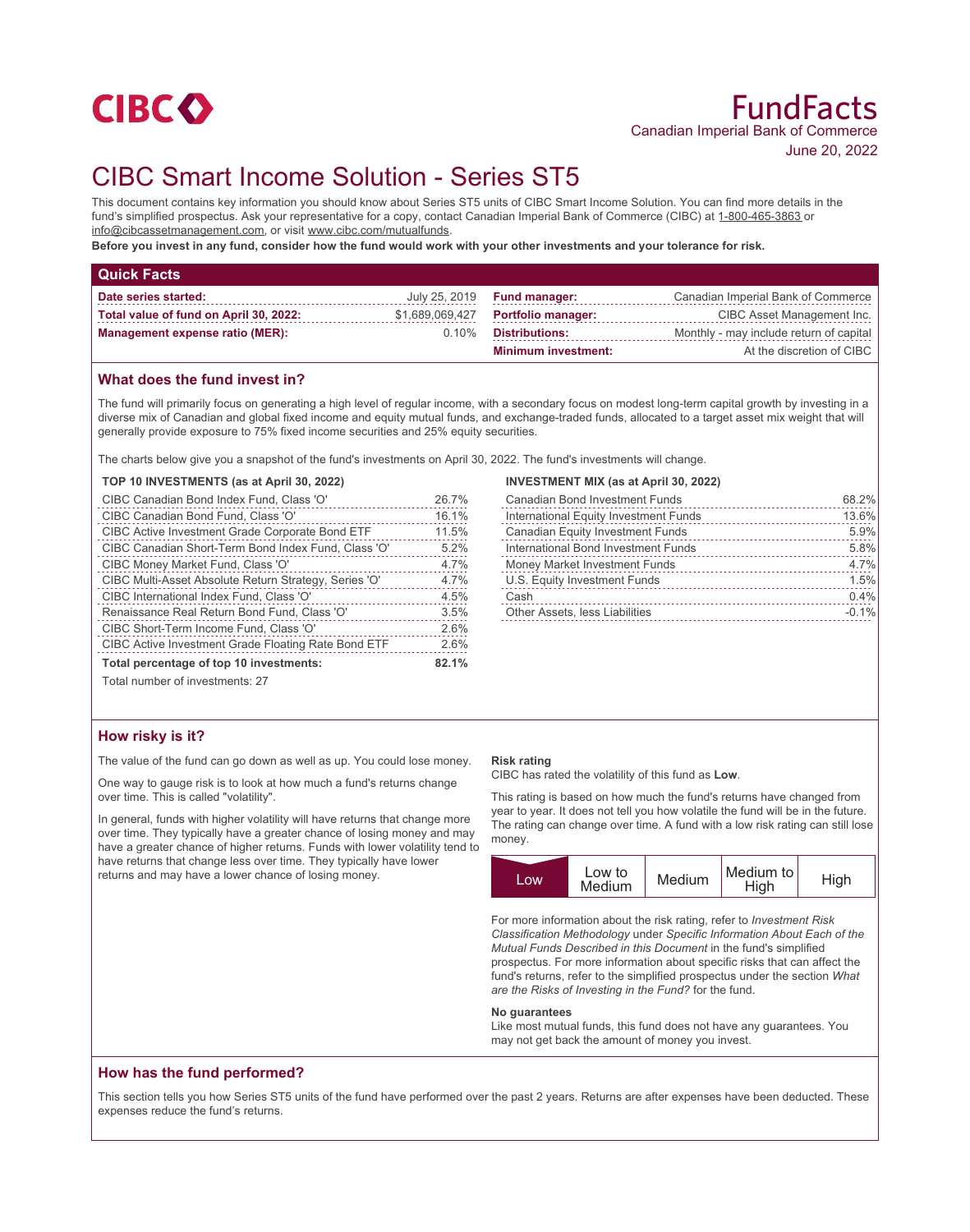# **FundFacts**

#### **YEAR-BY-YEAR RETURNS**

This chart shows how Series ST5 units of the fund performed in each of the past 2 calendar years. Series ST5 units have not dropped in value in either of the 2 years. The range of returns and change from year to year can help you assess how risky the fund has been in the past. It does not tell you how the fund will perform in the future.



#### **BEST AND WORST 3-MONTH RETURNS**

This table shows the best and worst returns for Series ST5 units of the fund in a 3-month period over the past 2 calendar years. The best and worst 3-month returns could be higher or lower in the future. Consider how much of a loss you could afford to take in a short period of time.

|                    |          | Return 3 months ending | If you invested \$1,000 at the beginning of the period |
|--------------------|----------|------------------------|--------------------------------------------------------|
| <b>Best return</b> | 7.0%     | June 30, 2020          | Your investment would rise to \$1,070                  |
| Worst return       | $-2.9\%$ | March 31, 2020         | Your investment would drop to \$971                    |

#### **AVERAGE RETURN**

The annual compounded return of Series ST5 units of the fund since July 25, 2019 was 0.8%. If you had invested \$1,000 in the fund on July 25, 2019, your investment would be worth \$1,023 as at April 30, 2022.

| Who is this fund for?                                                                                                                                                             | A word about tax                                                                                                                                                                                                                                                                                                                                                                                                                                                                                  |
|-----------------------------------------------------------------------------------------------------------------------------------------------------------------------------------|---------------------------------------------------------------------------------------------------------------------------------------------------------------------------------------------------------------------------------------------------------------------------------------------------------------------------------------------------------------------------------------------------------------------------------------------------------------------------------------------------|
| Investors who:<br>• are seeking a high level of regular income with a secondary focus on<br>modest long-term capital growth; and<br>• are investing for the short to medium term. | In general, you will have to pay income tax on any money you make on a<br>fund. How much you pay depends on the tax laws where you live and<br>whether or not you hold the fund in a registered plan such as a<br>Registered Retirement Savings Plan (RRSP) or a Tax-Free Savings<br>Account (TFSA).<br>Keep in mind that if you hold your fund in a non-registered plan, fund<br>distributions are included in your taxable income, whether you receive<br>them in cash or have them reinvested. |

### **How much does it cost?**

The following tables show the fees and expenses you could pay to buy, own, and sell Series ST5 units of the fund. The fees and expenses - including any commissions - can vary among series of a fund and among funds. Higher commissions can influence representatives to recommend one investment over another. Ask about other funds and investments that may be suitable for you at a lower cost.

#### **1. SALES CHARGES**

There are no sales charges payable when you buy, switch, or sell Series ST5 units of the fund.

#### **2. FUND EXPENSES**

You don't pay these expenses directly. They affect you because they reduce the fund's returns.

As at December 31, 2021, the expenses for Series ST5 units of the fund were 0.13% of its value. This equals \$1.30 for every \$1,000 invested.

|                                                                                                                                                                                                                                                                                                                                                                                         | Annual rate<br>(as a % of the fund's value) |
|-----------------------------------------------------------------------------------------------------------------------------------------------------------------------------------------------------------------------------------------------------------------------------------------------------------------------------------------------------------------------------------------|---------------------------------------------|
| Management expense ratio (MER)<br>This is the total of the fund's management fee (including the trailing commission), fixed administration fee, and any<br>operating expenses not covered by the fixed administration fee (fund costs) for Series ST5 units of the fund. CIBC<br>waived or absorbed some of the fund's expenses. If it had not done so, the MER would have been higher. | $0.10\%$                                    |
| Trading expense ratio (TER)<br>These are the fund's trading costs.                                                                                                                                                                                                                                                                                                                      | 0.03%                                       |
| <b>Fund expenses</b>                                                                                                                                                                                                                                                                                                                                                                    | 0.13%                                       |